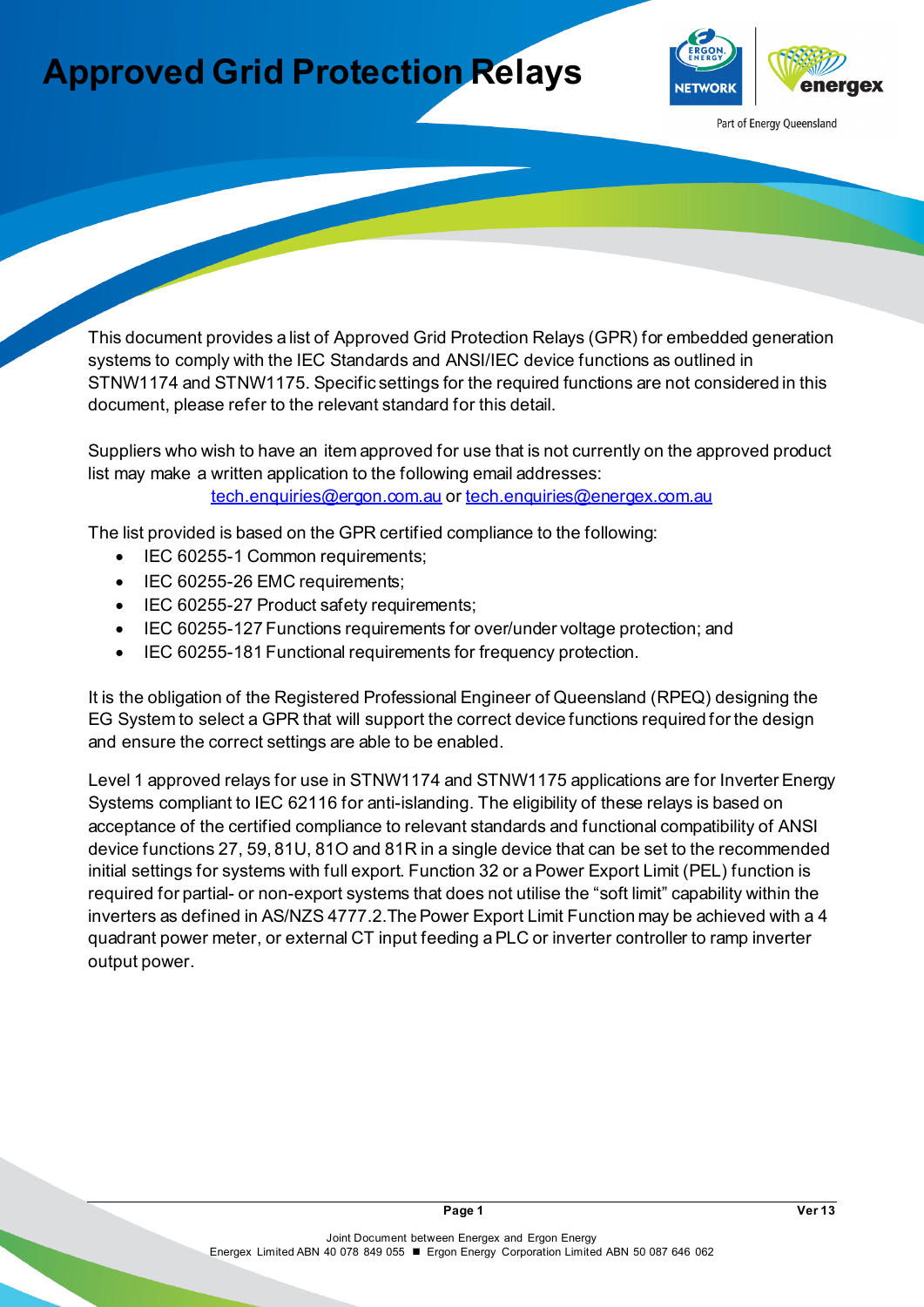**Approved Grid Protection Relays**



Part of Energy Queensland

## **Table 1 - High Priority Functions - Level 1**

| <b>Item</b> | <b>Protection Functional Description</b> | <b>ANSI/IEEE Standard C37.2 Code</b> |  |  |
|-------------|------------------------------------------|--------------------------------------|--|--|
|             | Under voltage (UV)                       | 27P                                  |  |  |
| 2           | Over voltage (OV)                        | 59P                                  |  |  |
| 3           | Under frequency (UF)                     | 81U                                  |  |  |
| 4           | Over frequency (OF)                      | 810                                  |  |  |
| 5           | Rate of change of frequency (ROCOF)#     | 81 <sub>R</sub>                      |  |  |
| 6           | Directional power (for export limiting)  | 32 (can be a separate device)        |  |  |

# ROCOF is mandatory for IES and rotating machine systems.

Level 2 approved relays are for rotating machine generation that is parallel with the network for purposes other than bumpless transfer or for periodic load testing. These relays all meet the Level 1 requirements and include the function 59N (or 59G) required for export systems greater than 24 hours per annum making them eligible as a GPR for rotating machine EG Systems. Alternative relays or combinations of relays can be used that satisfy protection requirements.

## **Table 2 - Level 2 Function**

| Item $ $ | <b>Protection Functional Description</b> | <b>ANSI/IEEE Standard C37.2 Code</b> |  |
|----------|------------------------------------------|--------------------------------------|--|
|          | Neutral voltage displacement (NVD)*      | 59N (59G)                            |  |
|          | Auxiliary supply scheme or relay fail    | --                                   |  |

\* Neutral voltage displacement is used to detect earth faults on the delta side of the transformer

Table 3 lists approved general protection relays that have been reviewed that perform the required ANSI code device functions and that meet the stipulated IEC standards as listed in STNW1174 and STNW1175. The sources are listed along with the endorsement date for each relay. Some of the relay compliance to standards may not necessarily refer to third party testing certification.